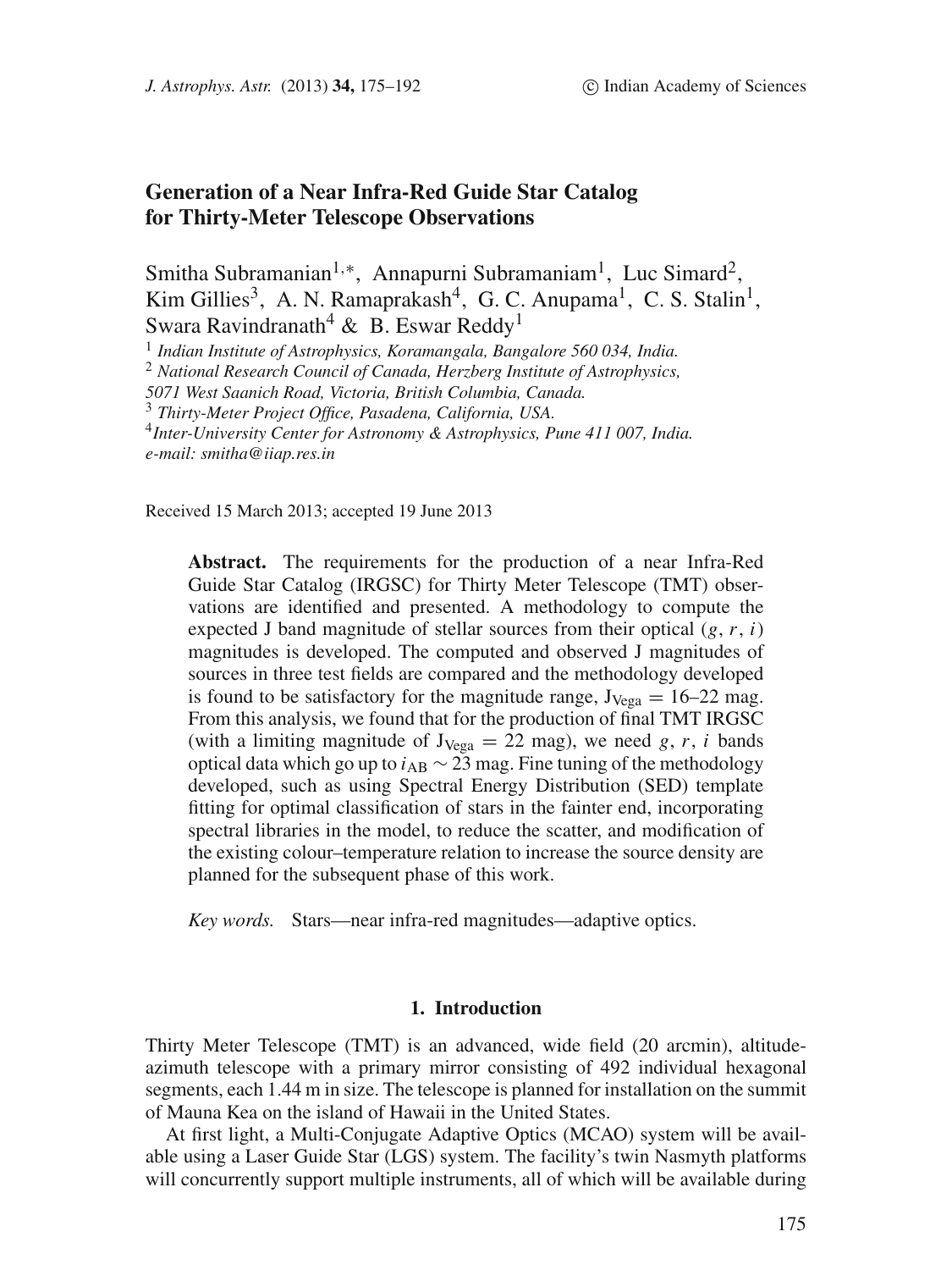the night for observations. Two science instruments will be delivered for use with the MCAO-LGS system: IRIS, a near infra-red instrument with parallel imaging and integral-field-spectroscopy support; and IRMS, an imaging, multi-slit near infra-red instrument. A seeing-limited, wide-field, multi-object optical imaging spectrograph (MOBIE) will also be available at first light. Narrow Field Infra-Red Adaptive Optics System (NFIRAOS) is the TMT's Adaptive Optics (AO) system for infra-red instruments. A schematic diagram of the NFIRAOS is shown in Fig. [1.](#page-1-0)

The main purpose of AO is to compensate for natural atmospheric turbulence in order to approach the theoretical diffraction limit. An adaptive optics system tries to correct the distortions, using a Wave Front Sensor (WFS) which takes some of the astronomical light, a deformable mirror that lies in the optical path, and a computer that receives input from the detector. A science target is often too faint or extented to be used as a reference star for measuring the shape of the optical wave fronts. A nearby brighter guide star can be used instead. But, sufficiently bright stars are not available in all parts of the sky, which greatly limits the usefulness of natural guide star AO. Instead, one can create an artificial guide star by shining a laser into the atmosphere. However, much fainter natural reference stars are still required for image position information. The TMT Infra-Red Guide Star Catalog (TMT-IRGSC) is a star catalog consisting of point sources with JHK*s* magnitudes as faint as 22 mag in J band, covering the entire TMT-observable sky from +90 to −45 degrees declination. The TMT-IRGSC will be a critical resource for TMT operations that enables efficient planning and observing, fulfilling a role similar to that of the Guide Star Catalog I and II, which were created to enable acquisition and control of the Hubble Space Telescope. No catalog currently exists with objects as faint as

<span id="page-1-0"></span>

**Figure 1.** Schematic diagram of the NFIRAOS.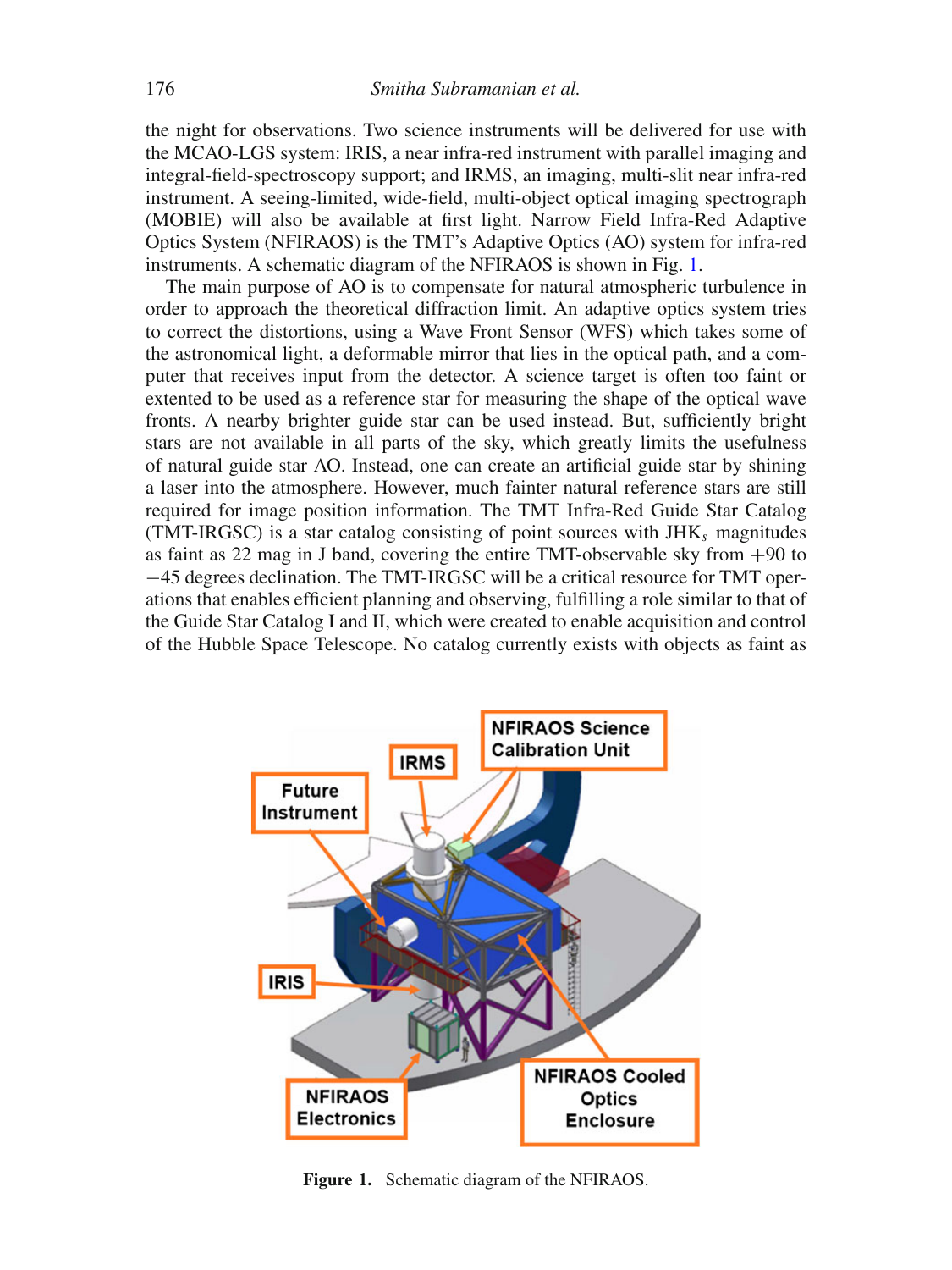$J_{V_{\rm PQ2}} = 22$  mag over a large enough area of the sky to be useful as a guide star catalog. Hence it is highly essential to develop this catalog by computing the expected near infra-red magnitudes of sources using the optical magnitudes.

The scope of the present work is to identify the requirements for the generation of guide star catalog and hence to create a road map for the final production of TMT IRGSC. The structure of the paper is as follows. In section [2](#page-2-0) the initial catalog requirements are identified. The availability of the optical data for the generation of the catalog is discussed in section [3.](#page-3-0) In section [4](#page-4-0) a methodology developed for the computation of expected J band magnitude of probable stellar sources is described and the application of the methodology in different test fields are discussed in section [5.](#page-8-0) The results and discussion are given in section [6.](#page-14-0) The present work is summarized in section [7](#page-15-0) and the plans for the next phase of the project are given in section [8.](#page-16-0)

## **2. Catalog requirements**

<span id="page-2-0"></span>The initial catalog requirements are analysed below.

(a) *Point sources*. The WFS algorithm requires point sources as guide stars. Point sources can be stellar and non-stellar (quasars, AGN etc) sources. For computing the expected magnitudes from optical magnitudes, the point sources should be stellar sources.

(b) *Multiple stars*. Information about the multiple stars present in the catalog should be included. Given that the IR GSC will be mostly constructed from ground-based data, it will not be possible to obtain the multiple star orbital parameters. However, we will be able to use Spectral Energy Distribution (SED) and magnitude to identify them. One component of the multiple star system can be used for guiding. At diffraction limit, we could identify the shift in positions of the stars. This will introduce an error that should be avoided. Multiple stars should be kept and flagged as multiples in the catalog.

(c) *Catalog Coverage*. The IR GSC should provide coverage for the entire sky that is observable by TMT in Hawaii. This is bounded by declination 90 degrees North and 45 degrees South. The optical data from the Canada France Hawaii Telescope (CFHT), Subaru's HyperSuprimeCam (which are situated in the same site as that of the proposed TMT site) and the data from all sky surveys like Panoramic Survey Telescope And Rapid Response System (Pan-STARRS) satisfy the coverage criteria and can be used for the production of the IR GSC for TMT observations.

(d) *Positional accuracy*. The field of view of WFS is 4 arcsec. The positional precision is based on astrometric requirements, as the guide stars are planned to be used as reference stars for absolute astrometric measurements. For that we need to reach to the order of milli-arc sec precision in positions.

(e) *Proper motion*. The proper motion information of the catalog stars are required. We plan to derive this information from multi-year surveys such as PAN-STARRS.

(f) *Magnitudes and colors*. The fainter end of the catalog should be  $J = 22$  mag in the Vega system. The accuracy of the JHK*s* magnitudes, especially in the fainter end has to determined.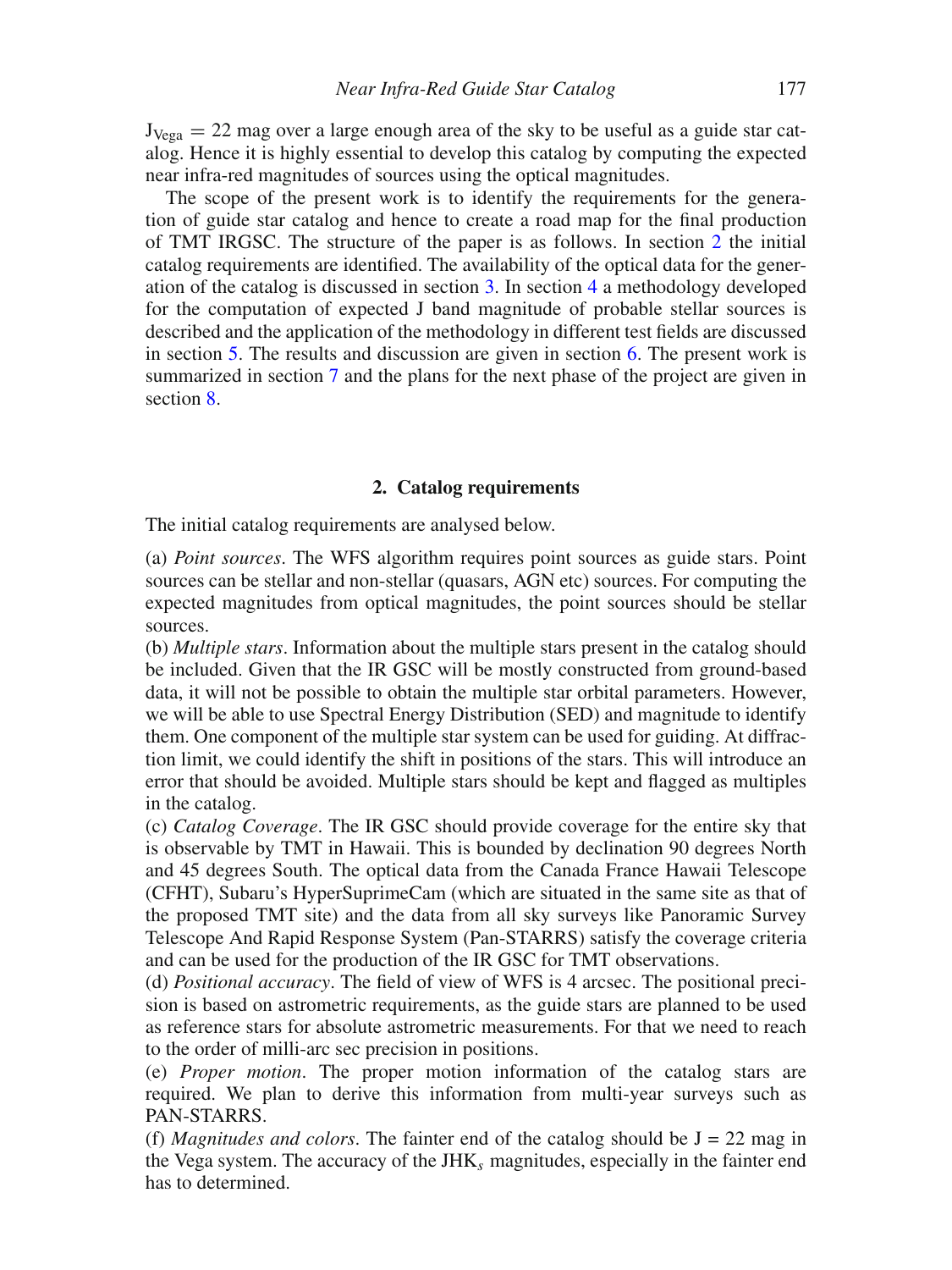(g) *Source density*. NFIRAOS requires 3 guide stars within its 2 arc min corrected field of view. These guide stars do not have to be within the imaging science field (which is 17 arcsec  $\times$  17 arcsec for IRIS). They can be chosen from the entire 2arcmin NFIRAOS field.

(h) *Catalog object names*. Each entry should have a catalog-unique name following IAU naming conventions (e.g., TMTGSCJ06451-1643). It may be desirable to crossreference an object to other existing catalogs.

# **3. Identification of fields with optical data for catalog production**

<span id="page-3-0"></span>As an initial step, the CFHT MegaPrime source material was identified and collected. One of the large survey programs of the CFHT was the CFHT Legacy Survey (CFHTLS). The CFHTLS was a more than five-year (May 2003–February 2009) duration large observing program at the CFH Telescope, using the wide field prime focus MegaPrime equipped with MEGACAM, a 36 CCD mosaic camera. Together with its small pixel scale of 0.185 arcsec and the large number of nights dedicated to the survey (around 500 nights over five years), the CFHTLS goes deeper and has a better image quality than the Sloan Digital Sky Survey (SDSS), but on a much smaller area of the sky.

The CFHTLS consists of three different surveys:

- 1. *The Deep*, a survey comprising four fields (named D1, D2, D3, D4) of 1 square degree each, in five filters  $u^*$ ,  $g, r, i$  and  $z$ , reaching  $r$  up to 28 mag, observed every 3–4 days.
- 2. *The Wide*, a survey of 4 patches (W1, W2, W3, W4) in five bands, with limiting magnitudes  $r$  up to 25 mag, observed in two epochs separated by 3 years. This covers around 170 square degrees in the sky.
- 3. *The Very Wide*, a survey of 1300 square degrees along the ecliptic, on 5– 6 epochs, dedicated to the detection of fast moving solar system objects and stellar populations.

The 6th data release of the CFHTLS comprises of the all planned CFHTLS Deep (4 square degrees in the sky) and Wide (152 square degrees in the sky) scientific observations. The catalog (Gwy[n](#page-17-0) [2011\)](#page-17-0) is split by band and by pointing. To increase the user friendliness, the individual catalogs are now merged to form a unified catalog. Each merged catalog contains measurements in all 5 of the *u*∗*g*,*r*,*i*,*z* Mega Cam filters and covers an entire survey (either the Wide or the Deep). Separate catalogs were generated using each of the 5 bands as a reference/detection image. Thus there is an *u*-selected, *g*-selected, *r*-selected, *i*-selected and *z*-selected catalog for each survey, each suiting to different science goals (for e.g. *i*-selected for general galaxy population studies, *z*-selected if you are looking for *i*-band dropouts, etc.). Although the catalogs are selected in a single filter, measurements are made in all 5 filters for each catalog, removing the need to consult multiple catalogs. There are thus a total of  $5 \times 2 = 10$  separate catalogs, each complete in itself, but with different detection characteristics. The data files can be downloaded from, http://[www3.cadc-ccda.hia-iha.nrc-cnrc.gc.ca](http://www3.cadc-ccda.hia-iha.nrc-cnrc.gc.ca/community/CFHTLS-SG/docs/catdoc.html)/community/CFHTLS-SG/docs/ [catdoc.html.](http://www3.cadc-ccda.hia-iha.nrc-cnrc.gc.ca/community/CFHTLS-SG/docs/catdoc.html)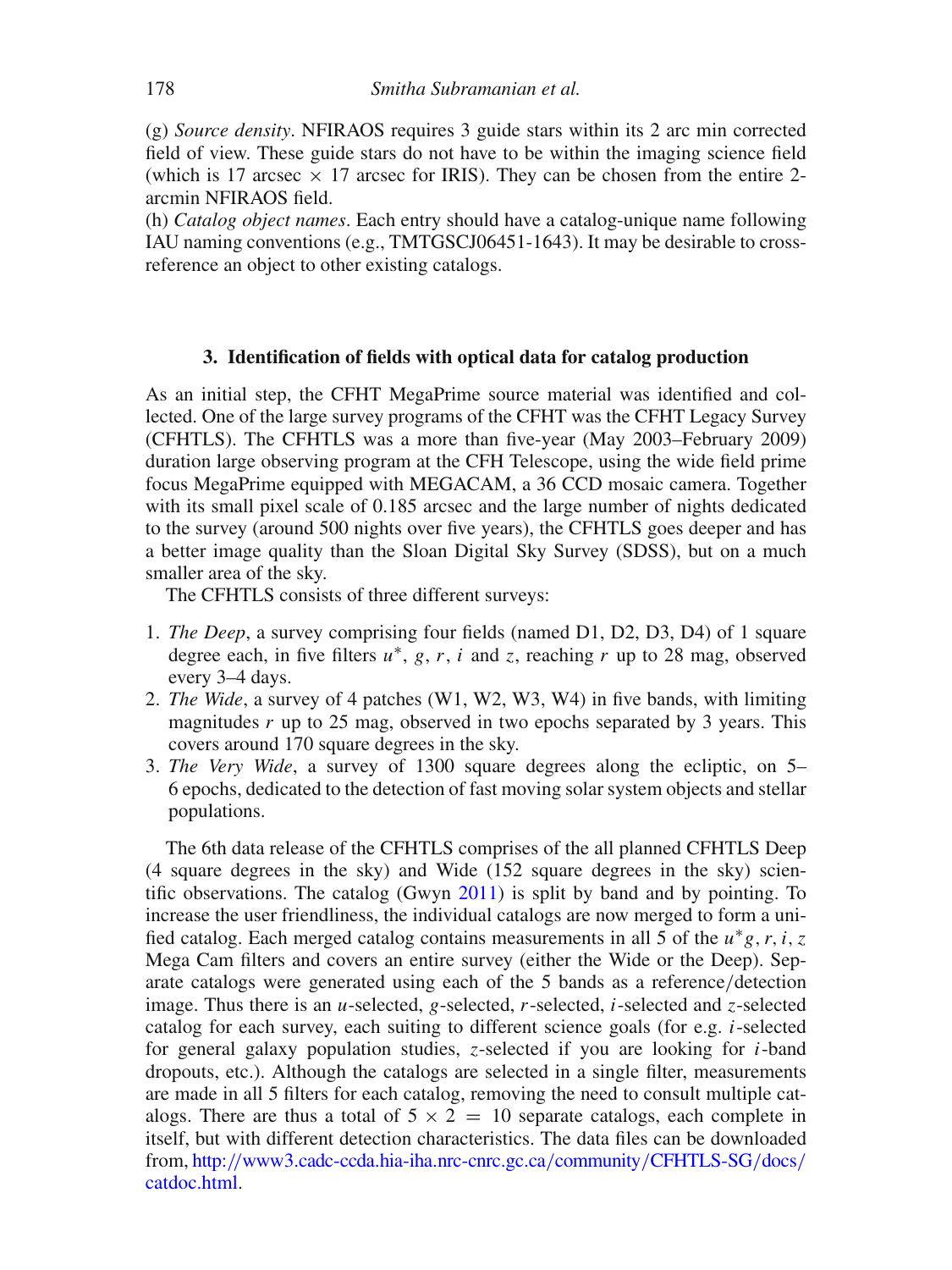More optical MegaPrime source material observed using CFHT can be obtained from the MegaPrime archive, http://[www4.cadc-ccda.hia-iha.nrc-cnrc.gc.ca](http://www4.cadc-ccda.hia-iha.nrc-cnrc.gc.ca/cadcbin/cfht/wdbi.cgi/cfht/quick/form)/ cadcbin/cfht/[wdbi.cgi](http://www4.cadc-ccda.hia-iha.nrc-cnrc.gc.ca/cadcbin/cfht/wdbi.cgi/cfht/quick/form)/cfht/quick/form. MegaPipe archive contains fully-reduced, stacked images of everything in the MegaPrime archive. See http://[www3.](http://www3.cadc-ccda.hia-iha.nrc-cnrc.gc.ca/megapipe/) [cadc-ccda.hia-iha.nrc-cnrc.gc.ca](http://www3.cadc-ccda.hia-iha.nrc-cnrc.gc.ca/megapipe/)/megapipe/. In future, the optical (*g*,*r*,*i*) data from Pan-STARRS (all-sky survey) and from HyperSuprime Cam on the 8.2 m Subaru telescope (in Hawaii which makes the observable sky similar to that of TMT) can be used for the production of TMT IR GSC. But the typical limiting magnitude of Pan-STARRS is ∼24 mag which is not as deep as MegaPrime data. By adding observations taken over several years, Pan-STARRS should be able to reach a maximum depth of magnitude 29.4. Hyper Suprime-Cam (HSC) was installed on the Subaru Telescope in August 2012. Combined with the superb image quality and large aperture of Subaru telescope, the survey using HSC can cover a cosmological volume and reach the limiting magnitude of at least one magnitude fainter than other surveys conducted using 4-m class telescopes. Thus the data from HSC can go one magnitude fainter than CFHT data. But it is unclear what the sky coverage of the HSC data will be over the next few years.

We now discuss the development of an appropriate methodology for the computation of the J band magnitudes of the stellar sources from their optical  $(g, r, i)$ magnitudes.

### <span id="page-4-0"></span>**4. Development of a methodology to compute the J band magnitude**

The first step is to identify probable stellar sources from the optical catalogs. Then we have to estimate the temperature of the stellar source from the optical colour, and then assume a model to estimate the flux emitted by the source in different band widths. The model is used to compute the absolute flux in optical bands and then compare with observed optical fluxes to estimate the scaling factor, which is a measure of the distance to the source. The estimated scaling factor is used to compute the expected flux in the J band as observed from the Earth and eventually the magnitude in the J band. The steps involved are described below in detail.

# 4.1 *Identification of probable stellar sources*

<span id="page-4-1"></span>As an initial step, the probable stellar sources can be identified based on the stellar/galaxy flags given in the optical catalogs. In general stellar sources are flagged based on their extend. The criteria used to identify probable stellar sources is based on the locus in magnitude vs. half-light radius plot. Such a plot is shown in Fig. [2.](#page-5-0) The blue points are the stellar sources, red are spurious objects and the black are the galaxies. The blue line is the locus of the stars. On this plot, the galaxies occupy a range of magnitudes and radii while the stars show up as a well-defined horizontal locus, turning up at the bright end where the stars saturate. So the sources in the stellar locus, fainter than 17 magnitude (basically those occupy the horizontal locus) can be considered as stellar sources.

This kind of classification based on spatial extent is only an initial step for the identification of probable stellar sources. The classification based on ground-based imaging data is not good enough for TMT. Because, at its higher resolution, the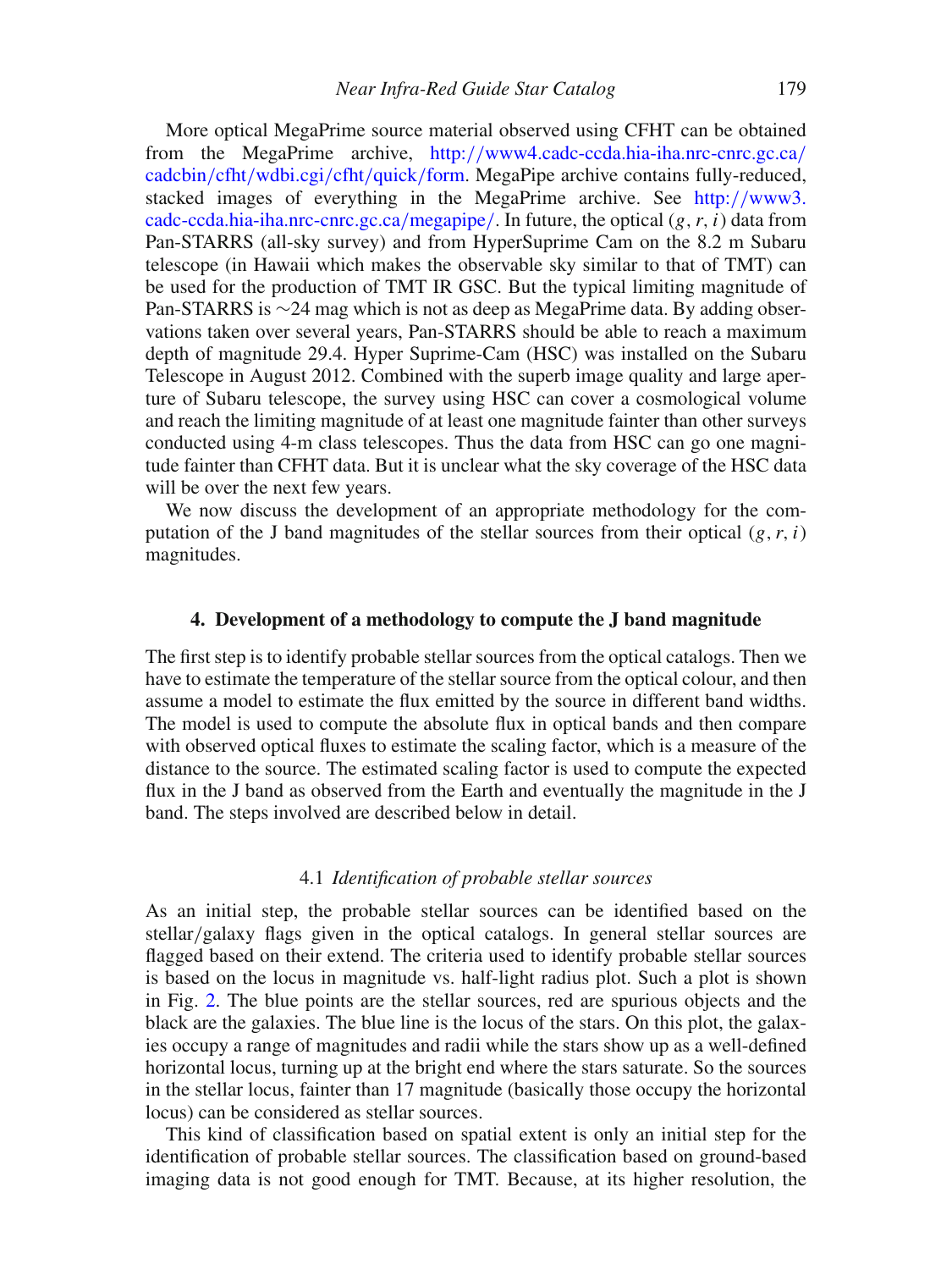<span id="page-5-0"></span>

**Figure 2.** I<sub>AB</sub> mag vs. half-light radius plot of all the sources in CFHTLS field. The blue points are the stellar sources, red are spurious objects and the black are the galaxies. The blue line is the locus of the stars.

source which is classified as point source only based on its spatial extent from lower resolution data may turn out to be an extended source. Also, the selection criteria used here cannot do an optimal star/galaxy classification in the fainter end (fainter than 22 mag in the I band). Thus sources fainter than 22 mag in the I band in our sample are removed. From this sample we can only get stars up to ∼20 mag in the J band. This is not appropriate for the final TMT IRGSC, which should have stellar sources up to 22 mag in the J band. For the optimal classification, we have to use Spectral Energy Distribution (SED) template fitting procedure for the sources in the test field. The SED template fitting procedure for the optimal selection of stellar sources from the optical data is planned in the subsequent phase of this work.

#### 4.2 *Estimation of the temperature of the stellar source*

<span id="page-5-1"></span>Empirical and theoretical colour–temperature relations for different photometric bands are derived by various groups. The early authority of the colour–temperature relation is the one given by Johnso[n](#page-17-1) [\(1966\)](#page-17-1). The work prior to 1980 is summarized by Bohm-Vitens[e](#page-17-2) [\(1980\)](#page-17-2). Later many people worked on this (Code *et al[.](#page-17-3)* [1976](#page-17-3); Bessel[l](#page-17-4) [1979;](#page-17-4) Ridgway *et al[.](#page-17-5)* [1980;](#page-17-5) Arribas & Martínez Roge[r](#page-17-6) [1988](#page-17-6); Tsuji *et al[.](#page-17-7)* [1996](#page-17-7); Flowe[r](#page-17-8) [1996;](#page-17-8) Alonso *et al[.](#page-16-1)* [1996](#page-16-1); Blackwell & Lynas-Gra[y](#page-17-9) [1998](#page-17-9); Lejeune *et al[.](#page-17-10)* [1998;](#page-17-10) Sekiguchi & Fukugit[a](#page-17-11) [2000](#page-17-11); Pinsonneault *et al[.](#page-17-12)* [2004](#page-17-12); An *et al[.](#page-16-2)* [2007](#page-16-2)). Most of these were based on the Johnson Cousins system. In An *et al[.](#page-16-3)* [\(2009\)](#page-16-3) they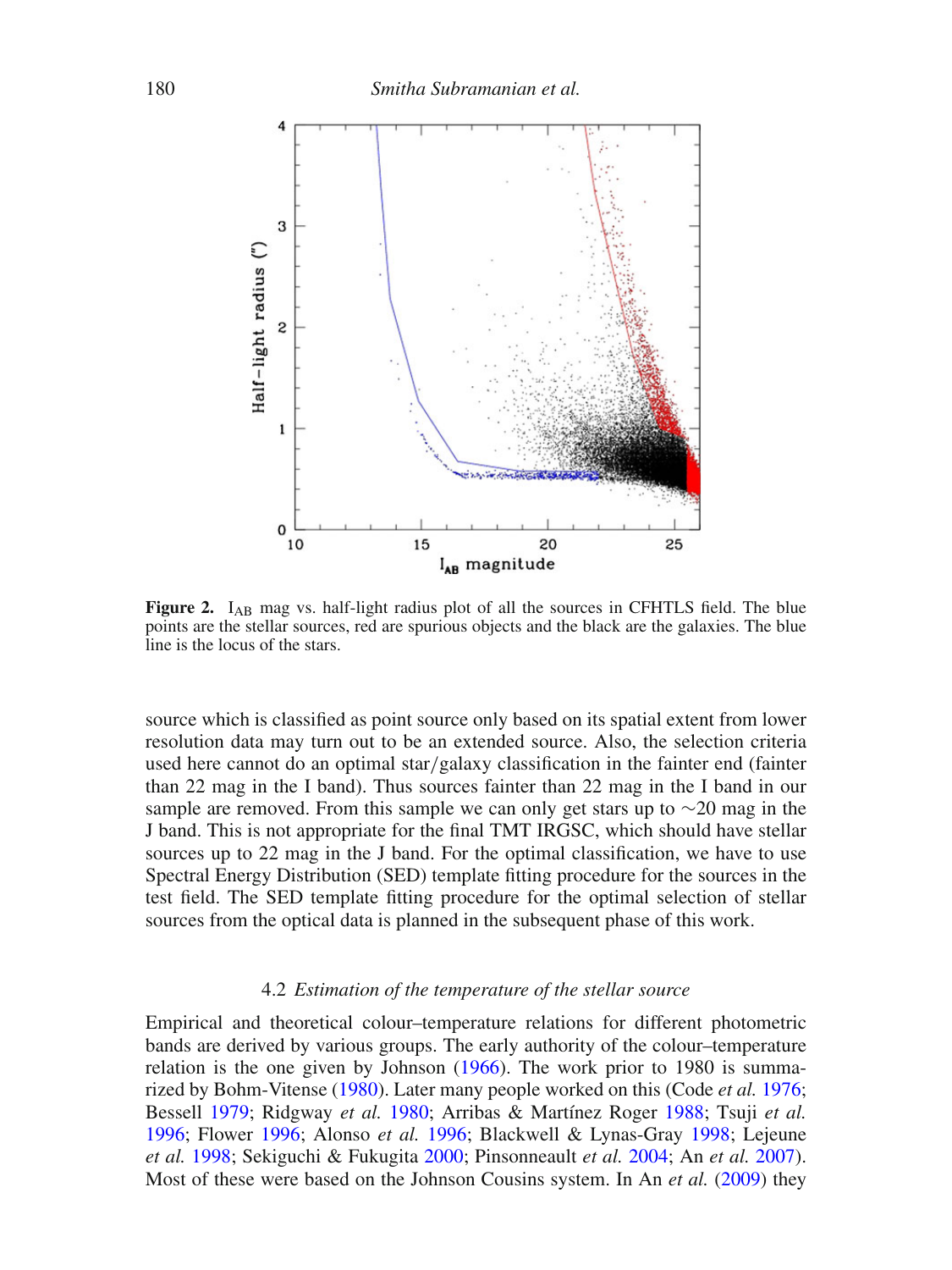used SDSS photometry of a solar-metallicity cluster M67 (An *et al[.](#page-16-4)* [2008](#page-16-4)) to define a photometric  $u$ ,  $g$ ,  $r$ ,  $i$ ,  $z$ ,  $-T_{\text{eff}}$  relation, and checked the metallicity scale using star clusters over a wide range of metallicity. Lee *et al[.](#page-17-13)* [\(2008](#page-17-13)) derived theoretical and empirical temperature estimates for the SDSS colours, during the execution of the SEGUE Stellar Parameter Pipeline (SSPP). Ivezic *et al[.](#page-17-14)* [\(2008](#page-17-14)) found that a good correlation between the spectroscopic effective temperature and observed  $(g - r)$  color extends beyond the restricted color range where the photometric metallicity method is applicable (0.2 <  $(g - r)$  < 0.4). The colour-temperature relation which is valid in the colour range,  $-0.3 < g - r < 1.3$  color range (roughly  $-0.1 < B - V < 1.3$ ), given below is used for the estimation of the temperature of the stellar sources.

$$
\log T_{\text{eff}} = 3.882 - 0.31(g - r) + 0.0488(g - r)^{2} + 0.0283(g - r)^{3}.
$$

The colour range corresponds to a temperature range  $\sim$  4200–9600 K. As no colour–temperature relation exists for the MegaPrime filters, we have to convert the MegaPrime magnitudes to SDSS magnitudes and then apply the colour–temperature relation mentioned above to estimate the effective temperature. We converted the  $(g - r)$ <sub>MegaPrime</sub> colour into  $(g - r)$ <sub>sdss</sub> colour using the color terms between the two filters which are given in Gwy[n](#page-17-15) [\(2008](#page-17-15)). Those equations are solved to convert the  $(g - r)$ <sub>MegaPrime</sub> to  $(g - r)$ <sub>sdss</sub> which is then used to obtain the temperature of the source. The relation which converts the MegaPrime colour to SDSS colour is

$$
(g - r)_{\text{sdss}} = 1.148106 * (g - r)_{\text{MegaPrime}}.
$$

The observed dereddened colour is used to obtain the effective temperature. The relation used to deredden the  $(g - r)_{\text{sdss}}$  colour is

$$
(g - r)_{\text{dereddened}} = (g - r)_{\text{sdss}} - 1.042 * E(B - V).
$$

#### 4.3 *Determination of scaling factor from the optical magnitudes*

In the present study, stars are approximated as black bodies. The absolute flux of each source (with temperature  $T$ ) in any band can be estimated by integrating the Planck's black body equation within the corresponding pass band. Once the temperature is estimated we can compute the absolute flux of the source in the J band (n1 to n2 where n1 and n2 are the lower and upper band pass of the filter).

Absolute flux in a band = 
$$
\int_{n1}^{n2} 2hn^3 (e^{hn/kT} - 1)^{-1} / c^2 dn.
$$

The absolute flux obtained by integrating the Planck's function has unit of  $erg/s/cm<sup>2</sup>/Sr$ . But in order to convert the absolute J band flux to the observed/apparent flux we should know the solid angle subtended by the source to the detector. The solid angle goes as  $1/r^2$ , where *r* is the distance to the source. But it is not possible to get the distances to all the sources in a field. An alternate method is to get the scaling factor from the known optical magnitudes. The absolute flux in any band can be computed by integrating the Planck's function within the band width of the filter. From the observed magnitudes, observed flux can be estimated. Comparing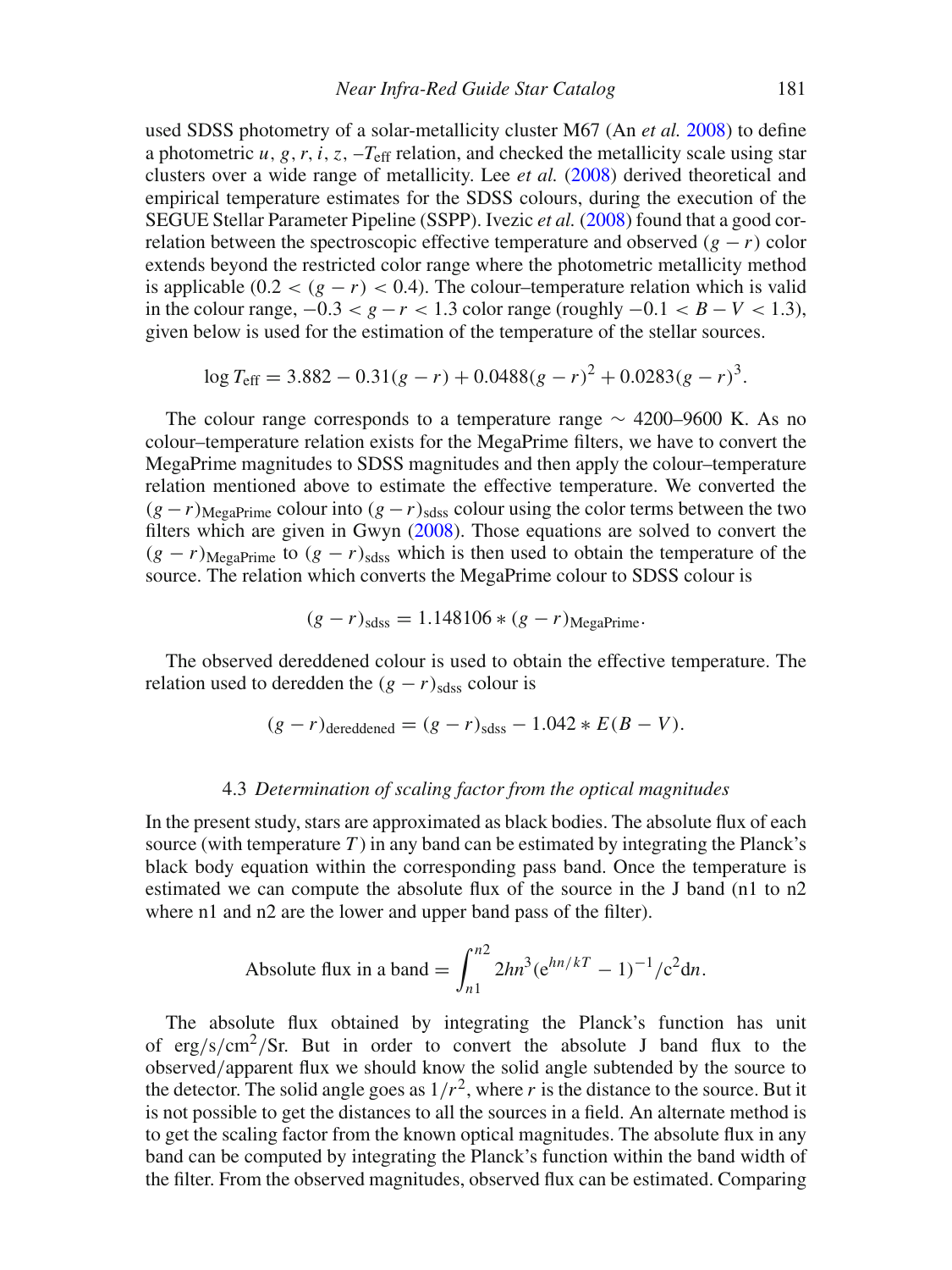the observed and computed fluxes, the scaling factor can be calculated. The flux from the source received at the Earth is measured using a system consisting of optics, mirror, filter and CCD. The observed flux will have the effect of the system response. In order to estimate the actual scaling factor, the absolute flux computed should be convolved with the same response function. The response of the system for each band has to be taken into account while computing the absolute flux. For that, while integrating, the Planck's function is convolved with the response function of the system. Again this response function has to be taken into account while calculating the effective band width which is required to obtain the specific flux (the flux per unit frequency). The formula to obtain the absolute specific flux after incorporating the system response is given as

Absolute specific flux in a band

$$
= \int_{n1}^{n2} R(n) 2hn^3 c^{-2} (e^{hn/kT} - 1)^{-1} dn / \int_{n1}^{n2} R(n) dn
$$

where  $R(n)$  is the response of the system as a function of frequency. The above quantity has units of  $\text{erg/s/cm}^2\text{/Sr/Hz}$ . The absolute specific flux after incorporating the response of the system in the optical bands  $g, r, i$  ( $F_g, F_r$  and  $F_i$ ) are calculated as described.

In order to calculate the scaling factor, the observed flux in the  $g, r, i$  bands are required. From the extinction corrected optical magnitudes, flux in *g*,*r* and *i* bands, *fg*, *fr* and *fi* are calculated.

The scaling factor is the ratio between the system response corrected absolute flux and the observed flux of the source. The scaling factors using the *g*,*r* and *i* band fluxes are estimated.

Scaling factor obtained from *g* band,  $Sg = F_g/f_g$ , Scaling factor obtained from *r* band,  $Sr = F_r/f_r$ , Scaling factor obtained from *i* band,  $Si = F_i/f_i$ .

In principle, the scaling factors obtained from different bands should be the same. An average of the scaling factors obtained from the 3 bands can also be used in the conversion of system response corrected absolute J band flux to observed J band flux.

#### 4.4 *Computation of the J band flux and magnitude*

<span id="page-7-0"></span>For the production of TMT IRGSC, we need to compute the expected J band magnitude as observed through the TMT. The absolute specific flux in the J band has to be calculated after incorporating the response function of the TMT. Then the average scaling factor obtained from the optical bands will be used to estimate the apparent J band flux. The apparent J band flux estimated is converted to J magnitude in Vega system using the zero magnitude flux given in Bessell *et al[.](#page-17-16)* [\(1998](#page-17-16)). The computed J band magnitudes will then be reddened using the relation

$$
J_{reddened} = J_{computed} + 0.8215 * E(B - V).
$$

Thus the expected J band magnitude of sources as observed through TMT is estimated.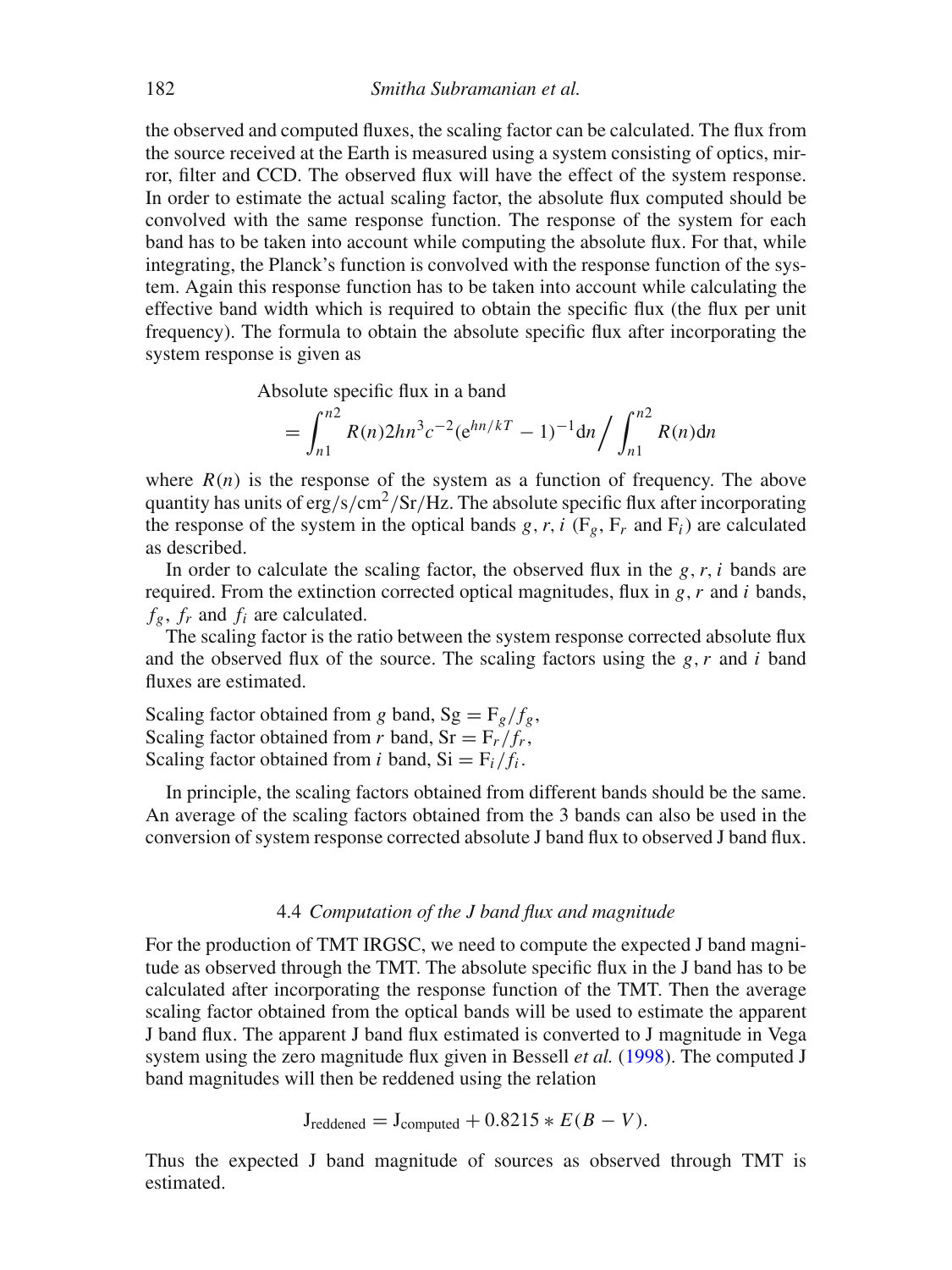# **5. Validation of the developed methodology**

<span id="page-8-0"></span>In this section the identification of test fields and the application of the developed methodology in the identified test fields are described.

#### 5.1 *Identification of appropriate test fields*

The criteria for an appropriate test field are:

- (a) The test fields should have deep optical data which can be used to compute the J band magnitudes (up to 22 mag).
- (b) It should have J band observations which will help to compare the observed and computed magnitudes and hence improve the methodology.

The CFHTLS deep fields are the appropriate choice for the test fields, as they have both deeper optical data and NIR observations. The NIR observations of the CFHTLS deep fields are done as part of the WIRcam Deep Sky Survey (WIRDSS). The WIRDSS observed the sub-sections of CFHTLS deep fields (D1, D3 and D4) and the full D2 deep field. WIRcam is a wide-field infrared camera in CFHT and it consists of four 2048  $\times$  2048 HgCdTe arrays arranged in a 2  $\times$  2 format, with gaps of 45 between adjacent chips. The detector pixel scale is 0.3/pixel resulting in a field-of-view of  $21 \times 21$ . The WIRDSS observed 2.4 square degree of the sky. The WIRDSS survey is designed to reach AB magnitudes of 24 in all near infra-red bands. The J band observations of D2 region was taken using WFCAM in UKRIT. Recently, Bielby *et al[.](#page-17-17)* [\(2012\)](#page-17-17) merged WIRcam deep survey data with CFHTLS data to obtain a catalog in which the data of the eight bands  $(u, g, r, i, z, J, H, K)$ of the sources are available. We use this merged catalog, especially that of the D2 field which has both optical and NIR data for the full 1 square degree field for the development and testing of the methodology. Thus D2 field is chosen as the test field, T1.

Though deep fields are the best test fields in the process of the development of the methodology, wide fields have more coverage and hence more data. The depth reached for each pointing of the wide-field survey is approximately:  $u^* = 26.4$ mag,  $g = 26.6$  mag,  $r = 25.9$  mag,  $i = 25.5$  mag,  $z = 24.8$  mag. The depth is sufficient enough for the production of the TMT IR GSC. So we looked for widefield regions which have J band observations to consider them also as test fields. To obtain the J band data of sources in the wide field observed regions of CFHTLS, we checked for the overlap of United Kingdom Infra-red Deep Sky Survey (UKIDSS) survey regions. The survey instrument is the Wide-Field Camera (WFCAM) on the United Kingdom Infra-red Telescope (UKIRT). The camera has four Rockwell Hawaii-II 20482 PACE arrays, with pixel scale 0.4, giving a solid angle of 0.21 square degree per exposure. The wide fields, W1 and W2 of the CFHTLS are not in the survey region of any of the surveys under UKIDSS. Sub-regions of the fields W3 and W4 come under the survey region of Large Area Survey (LAS). The W3 field data are, as yet, unavailable. Out of 25 sub-fields  $(1 \times 1)$  square degree) of W4 field of the wide-field survey of CFHTLS around 9 fields have complete overlap with the LAS observed regions and 5 fields have partial overlap with the LAS observed regions. Out of the 9 sub-fields of W4 which have complete overlap with LAS, 6 fields have complete overlap with another UKIDSS survey, known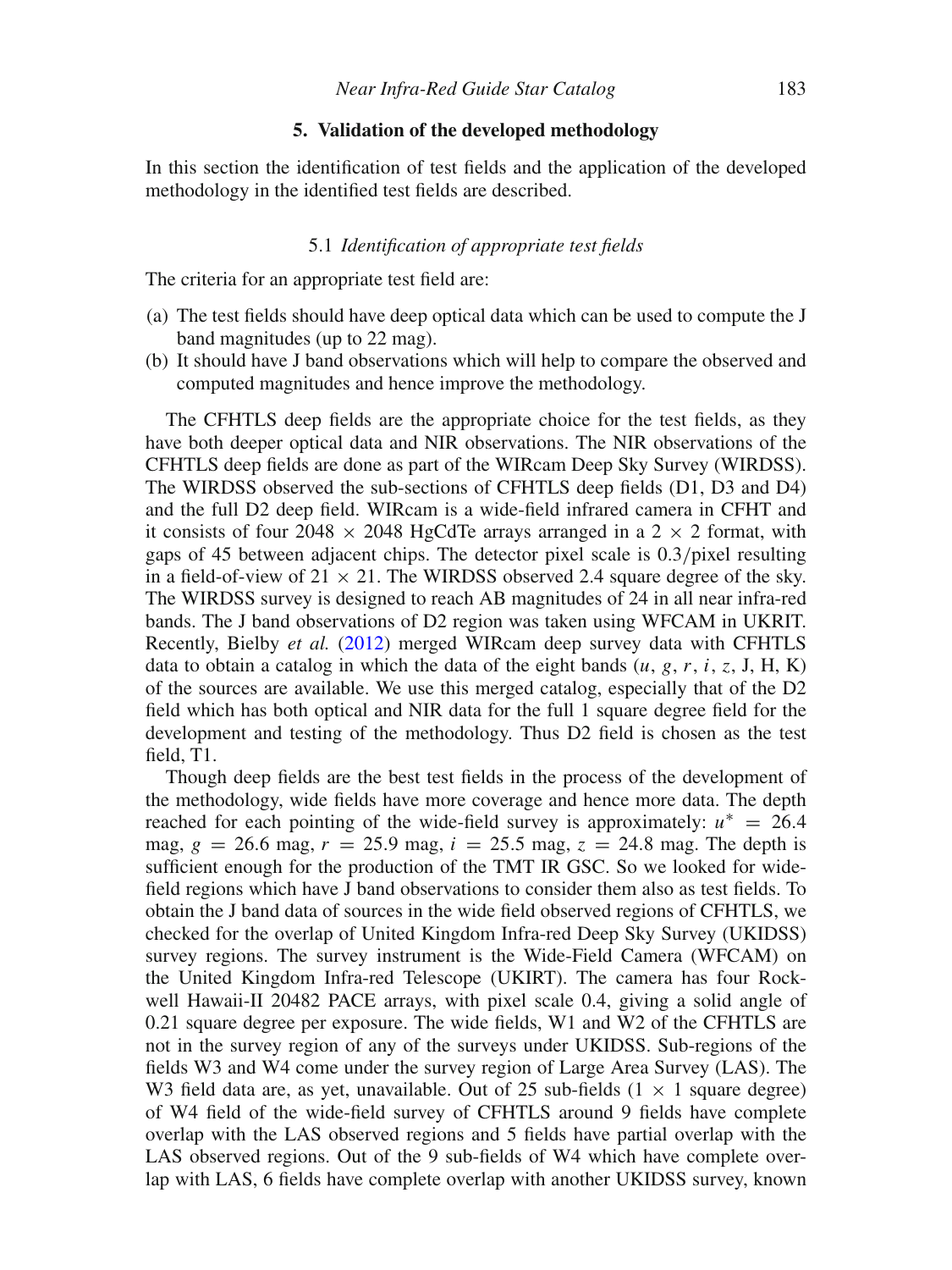as Deep Extra galactic Survey (DXS). The limiting magnitude in the J band for the LAS is 20 mag. The limiting magnitude of DXS in the J band is 22 mag. So it is appropriate to consider the sub-regions of W4 which have DXS data. From such 6 sub-fields, we chose a  $1 \times 1$  square degree field as the second test field (T2). Also another sub-field of W4 which has only LAS data is also chosen as third test field (T3) in order to check the procedure in a different environment. By cross matching the optical and NIR data from DXS and LAS accordingly for these test fields (the details are given in the analysis section of each test field), we created a merged catalog of sources in these sub-regions. The UKIDSS data is available from http://[surveys.roe.ac.uk](http://surveys.roe.ac.uk/wsa/startHere.html)/wsa/startHere.html.

#### 5.2 *Identification of probable stellar sources*

The probable stellar sources in all the three test fields are identified based on the stellar/galaxy flags given in the CFHTLS catalog of deep and wide fields. The stellar sources are flagged as 1 in the catalogs. The criteria used to identify probable stellar sources is explained in section [4.1.](#page-4-1) This selection criteria cannot do an optimal star/galaxy classification in the fainter end, beyond  $I_{AB} \sim 21$  mag. So the sources which occupy a horizontal locus (stars in the  $i<sub>AB</sub>$  magnitude range of ~17–21 mag and half light radius less than ∼0.5 arcsec) are flagged as stars in the CFHTLS catalogs and we use them for further analysis. This kind of classification based on ground-based imaging data is not good enough for TMT. Because, at its higher resolution, the source which is classified as point source only based on its spatial extent from lower resolution data may turn out to be an extended source. For an optimal classification, we have to use SED template fitting procedure. This optimal selection of stellar sources from the optical data is planned for the subsequent phase of the project.

In the test field, T1 (which is a deep field) the number of probable stellar sources with optical and NIR magnitudes are 1882. Similarly in the test fields, T2 and T3 the number of probable stellar sources with NIR counterparts are 7717 and 6284 respectively. The test fields, T2 and T3 are from wide field regions.

### 5.3 *Computation of the expected J band magnitude*

The methodology developed in section [4](#page-4-0) is applied to compute the expected J band magnitude of the probable stellar sources in the three test fields. First of all, the effective temperature of the stellar sources in the test fields are estimated using the colour temperature relation given in section [4.2.](#page-5-1) For the estimation of effective temperature, the observed colours are dereddened. The  $E(B - V)$  of the sources in the T1 field is given in the optical catalog. From the maps (Schlegel *et al[.](#page-17-18)* [1998](#page-17-18)) average reddening towards the test fields T2 and T3 are found. We found an average reddening, *E*(*B* − *V*) of 0.06 mag and 0.05 mag towards T2 and T3 respectively. The applicable range of  $(g - r)$  colour of the colour–temperature relation, reduced the number of sources in the test fields and hence the source density per field. In test field, T1, out of 1882 sources temperature could be estimated only for 868 sources. Similarly, for the test fields, T2 and T3 temperature was estimated only for 1813 and 2013 sources respectively.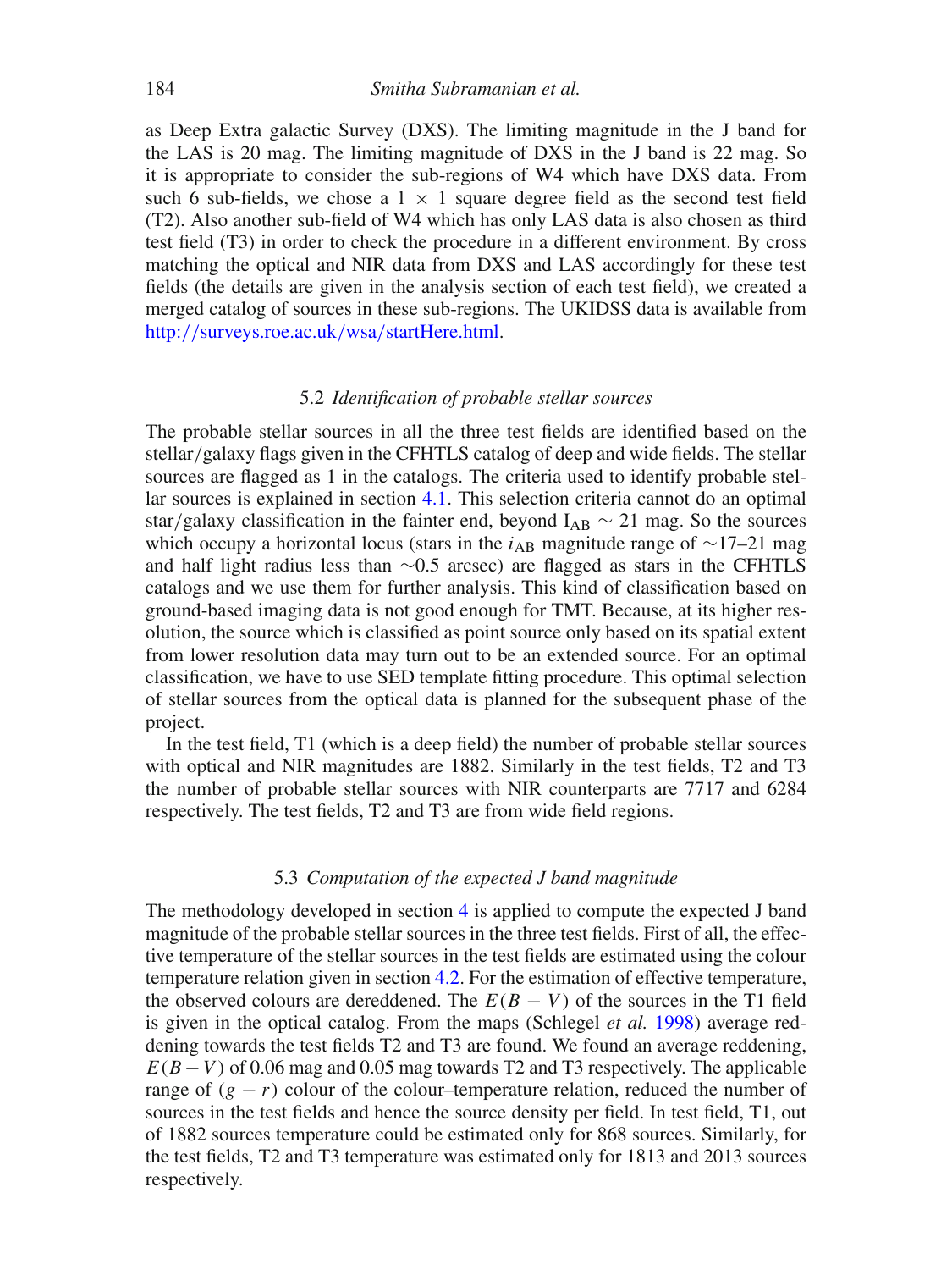The estimated temperature is used to compute the fluxes. The absolute specific flux after incorporating the response of the system in the MegaPrime optical bands *g*,*r*,*i*  $(F_g, F_r$  and  $F_i$ ) are calculated as described in section [4.2.](#page-5-1) The response functions for MegaPrime bands are given as tables in the http://[www3.cadc-ccda.hia-iha.nrc](http://www3.cadc-ccda.hia-iha.nrc-cnrc.gc.ca/mega-pipe/docs/filters.html)cnrc.gc.ca/mega-pipe/docs/[filters.html.](http://www3.cadc-ccda.hia-iha.nrc-cnrc.gc.ca/mega-pipe/docs/filters.html) In order to calculate the scaling factor, the observed flux in the *g*,*r*,*i* bands are required. The MegaPrime *g*,*r*,*i* magnitudes are in AB mag system. They are converted into flux per frequency using the equation given in Ok[e](#page-17-19) [\(1974](#page-17-19)).

AB mag = 
$$
-2.5 \log(f_n) - 48.6
$$
.

The quantity  $f_n$  is the observed flux per frequency. The observed magnitudes are corrected for interstellar extinction before estimating the observed flux. The extinction co-efficient for the MegaPrime  $g, r, i$  bands were not available. So the extinction co-efficient for the SDSS *g*,*r*,*i* bands (Girardi *et al[.](#page-17-20)* [2004](#page-17-20)) are used:

$$
g_0 = g - 3.773 * E(B - V),
$$
  
\n
$$
r_0 = r - 2.750 * E(B - V),
$$
  
\n
$$
i_0 = i - 2.086 * E(B - V).
$$

From the extinction corrected optical magnitudes, observed flux in *g*,*r* and *i* bands,  $f_g$ ,  $f_r$  and  $f_i$  are calculated. By comparing the observed and computed fluxes, the scaling factor corresponding to each band are estimated. For all the stellar sources in the test fields scaling factors in all the bands are calculated. Though the scaling factors obtained from different bands are not exactly the same, they are more or less the same. The average of the three scaling factors are also used for the conversion of absolute J band flux to expected flux as observed from the Earth.

The absolute specific flux in the J band width is calculated after incorporating the response function. As we have to compare the computed magnitude with the observed magnitude using the WFCam, the response function of WFCam (Hewett *et al[.](#page-17-21)* [2006](#page-17-21)) is used in the estimation of the absolute specific flux. Then the average scaling factor obtained from the optical bands is used to convert the response corrected absolute specific J band flux to the apparent flux. From the computed apparent J band flux, reddened J band magnitude is estimated as described in section [4.4.](#page-7-0)

#### 5.4 *Comparison with the observed J magnitude*

The observed J magnitude of the 868 sources in the test field T1 are in AB magnitude system and the 1813 and 2013 sources in the test fields T2 and T3 respectively are in Vega magnitude system. The AB magnitude of sources in T1 are converted into Vega magnitude using the relation (Blanton & Rowei[s](#page-17-22) [2007](#page-17-22)),

$$
J_{\text{Vega}} = J_{AB} - 0.91.
$$

The computed J band magnitudes which are reddened are compared with the observed magnitudes. As mentioned in the previous section the sources in the test field are reddened using the  $E(B - V)$  values given in the optical catalog. For the sources in T2 and T3 average reddening towards the fields taken from maps are used (Schlegel *et al[.](#page-17-18)* [1998](#page-17-18)). Figure [3](#page-11-0) shows the difference in the computed and observed magnitudes plotted against the observed magnitudes for the test field, T1. In order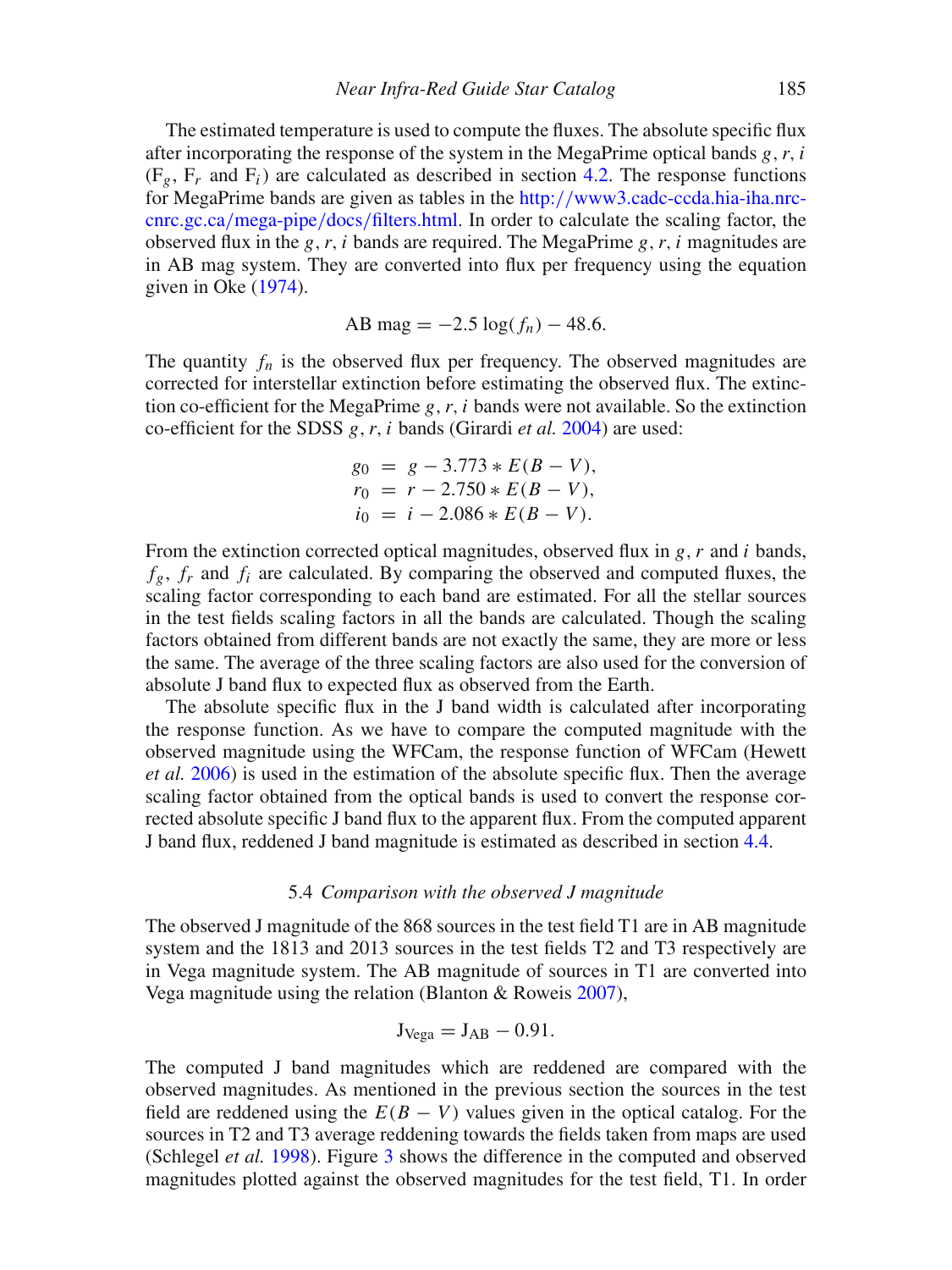<span id="page-11-0"></span>

**Figure 3.** For the probable stellar sources in test field, T1 the difference between the observed and computed magnitudes are plotted against the observed J<sub>Vega</sub> magnitude.

to check the dependence of scaling factors obtained from different bands, we plotted the computed magnitudes using the scaling factors from different bands also against the observed magnitude. Similar plots (Fig. [4](#page-12-0) and Fig. [5\)](#page-13-0) for the test fields, T2 and T3 respectively are also shown.

The mean difference in all the plots is nearly zero with a mean scatter of 0.1 mag. The error associated with the computed magnitudes are estimated by propagating the errors associated in each step of calculation. The average 1  $\sigma$  error is ~0.05 mag for all the test fields. The errors are larger for fainter magnitudes. The  $2\sigma$  error is of the order of scatter seen in the plots. The small differences and the slight slope may all be due to contribution of stellar absorption lines and aperture correction in the observed magnitudes. The sources which show a difference in the computed and observed magnitudes larger than 3σ error (∼0.15 mag) are considered to be outliers, which are probably non stellar sources. There are a few number of outliers in all the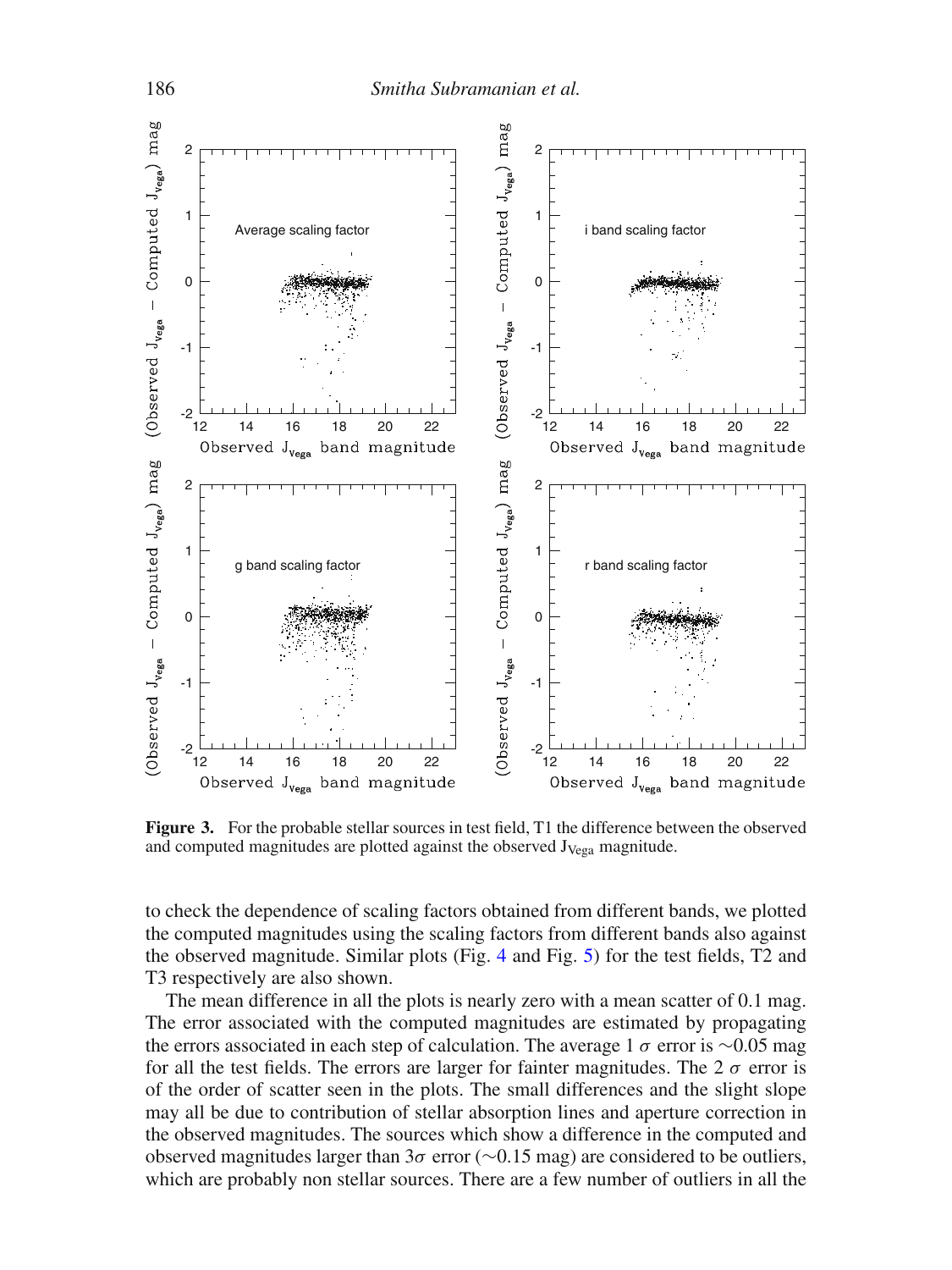<span id="page-12-0"></span>

**Figure 4.** For the probable stellar sources in test field, T2 the difference between the observed and computed magnitudes are plotted against the observed  $J_{Vega}$  magnitude.

test fields, which may not be real stellar sources. The number of outliers in the test field, T3 (∼35%) are more compared to the other two test fields (∼18% and 14% in T1 and T2 respectively). Overall, the plots suggest that the methodology developed is appropriate and fine-tuning can be done to get more accurate results.

The computed magnitudes of most of the outliers are fainter than the observed magnitudes. The sources which show large deviation from the mean can be non stellar objects and their fluxes can be more than that estimated by assuming them to be stellar sources. The sources which show small deviation from mean can be real stellar sources. For these sources also most of them have computed magnitudes fainter than the observed magnitudes. Also, the mean difference between the observed and computed magnitudes is some cases is slightly shifted to the negative values. One of the probable reasons for this may be the fact that the model we use for stars do not incorporate the absorption features in the atmosphere of stars. We use a black body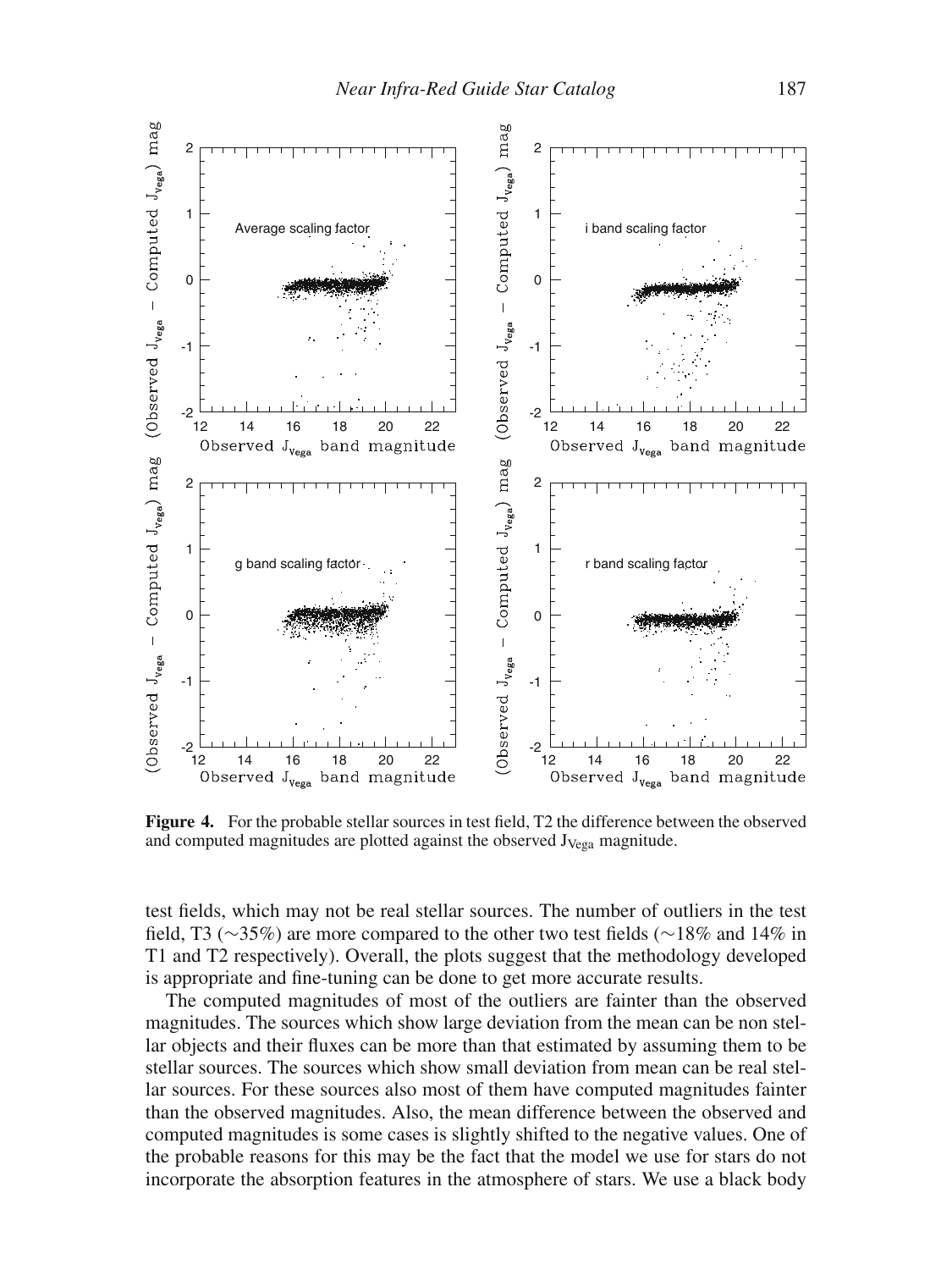<span id="page-13-0"></span>

**Figure 5.** For the probable stellar sources in test field, T3 the difference between the observed and computed magnitudes are plotted against the observed  $J_{Vega}$  magnitude.

model to estimate the flux in each band. In reality, the stars do not act as perfect black bodies. There are absorption lines in the atmosphere of stars and that reduces the flux. Thus the flux computed in each band, based on black body model will be higher than the actual flux we receive from the star. The absorption features are more in the optical bands and it decreases in the infra-red bands. We use the computed optical fluxes to estimate the scaling factor, by comparing the computed with the observed. Thus the estimated scaling factor will be more than the actual one. This scaling factor is used to convert the computed absolute J band flux to the apparent J band flux. As the scaling factor is higher than the actual value, the computed flux will be less and hence the magnitudes will be fainter. As the absorption in the infra-red bands are very less the computed absolute flux is comparable with the actual one and so will not have significant effect on the computed magnitude. Thus the limitation in the model we use makes the computed magnitudes fainter. Hence the difference in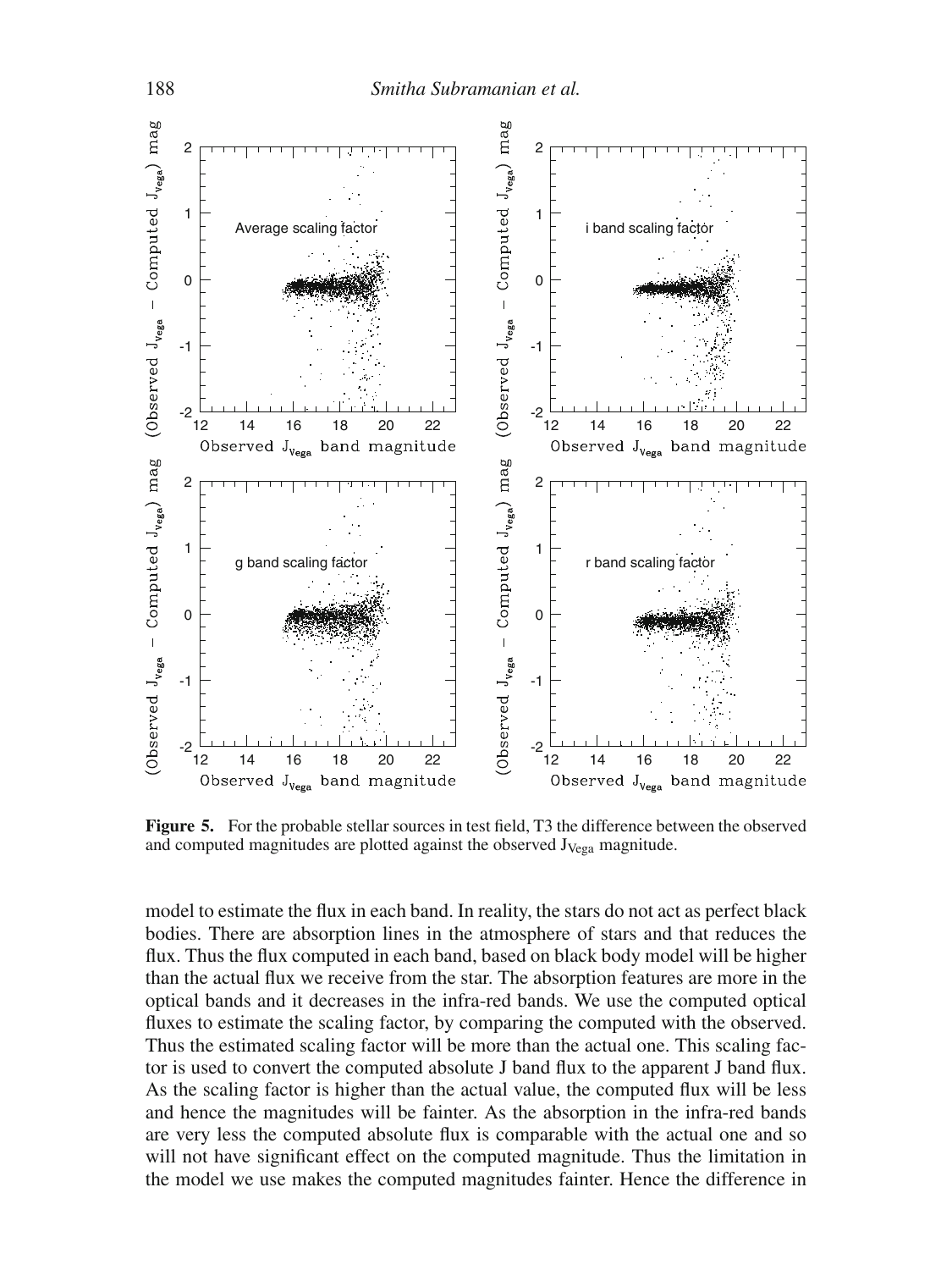the observed and computed magnitudes become negative. We plan to rectify this by using stellar atmospheric models for the computation of magnitudes, in the subsequent phase of the project. Another possibility is the uncertainty in the temperature estimates and reddening values. The computed magnitudes can be fainter than the observed one if the reddening values and temperatures are underestimated.

### **6. Results and discussion**

<span id="page-14-0"></span>The initial requirements for the TMT IRGSC are finalized. A methodology to compute the J band magnitudes of stellar sources from the optical magnitudes is developed by assuming a black body model for stars. For the validation of the methodology developed we computed the J band magnitudes of sources in three test fields and found that the observed and computed magnitudes match well. In Figures [3,](#page-11-0) [4](#page-12-0) and [5](#page-13-0) we can see that the computed  $J_{\text{Vega}}$  mag has a magnitude range of  $\sim$ 16–20 mag. We do not have sources brighter than 16 mag because those sources are saturated in optical bands. The sources fainter than  $J_{Vega} \sim 20$  mag are also not available because the star/galaxy classification used here is not optimal for fainter sources. Thus the developed methodology is validated for the  $J_{Vega}$  mag range of 16–20 mag.

In order to check the validity of the developed methodology beyond these limits, we slightly extended the star/galaxy classification in the fainter end, (sources with I<sub>AB</sub> up to 23 mag and half-light radius less than  $\sim$  0.43 arcsec) and for these sources in the test field T2, the  $J_{\text{Vega}}$  mag are estimated. We cannot extend the classification criteria in the brighter end because the sources are saturated. The probable stellar sources with NIR counterparts in the test field T2 after applying the new classification criteria are 3584. For these sources the  $J_{\text{Vega}}$  mag are calculated and compared with the observed magnitudes. Figure [6](#page-15-1) shows the difference in the observed and computed magnitudes of these sources plotted against the observed magnitudes. From the plot we can see that there are sources which show a mean difference of  $\sim$  zero in the fainter end as well. These sources may be real stellar sources and we can assume that the methodology developed is valid till J<sub>Vega</sub>  $\sim$  22 mag. But, when fainter sources are included by extending the star/galaxy classification, the number of outliers increased drastically to 37% of the sample. This is due to the contamination of non-stellar sources. For the optimal star/galaxy classification in the fainter end we have to use the SED template fitting technique. From this analysis, we also found that for the production of final TMT IRGSC (with a limiting magnitude of  $J_{\text{Vega}} = 22 \text{ mag}$ , we need sources with *g*, *r*, *i* bands optical data which goes as deep as  $i_{AB} \sim 23$  mag.

We also found that the source density criteria (3 stars in the 2 arcmin field of view) is not achieved in the test fields as the colour temperature relation we use is valid only for a particular range  $(4200 \text{ K})$  to  $9600 \text{ K}$ ) of temperature. When fainter sources are included in the test field T2 the source density criteria is satisfied. But we have to check it after incorporating the optimal star/galaxy classification. We may also need to derive/modify the existing colour temperature relation so that it is valid for a larger range of temperature and hence increase in the number of sources in the field.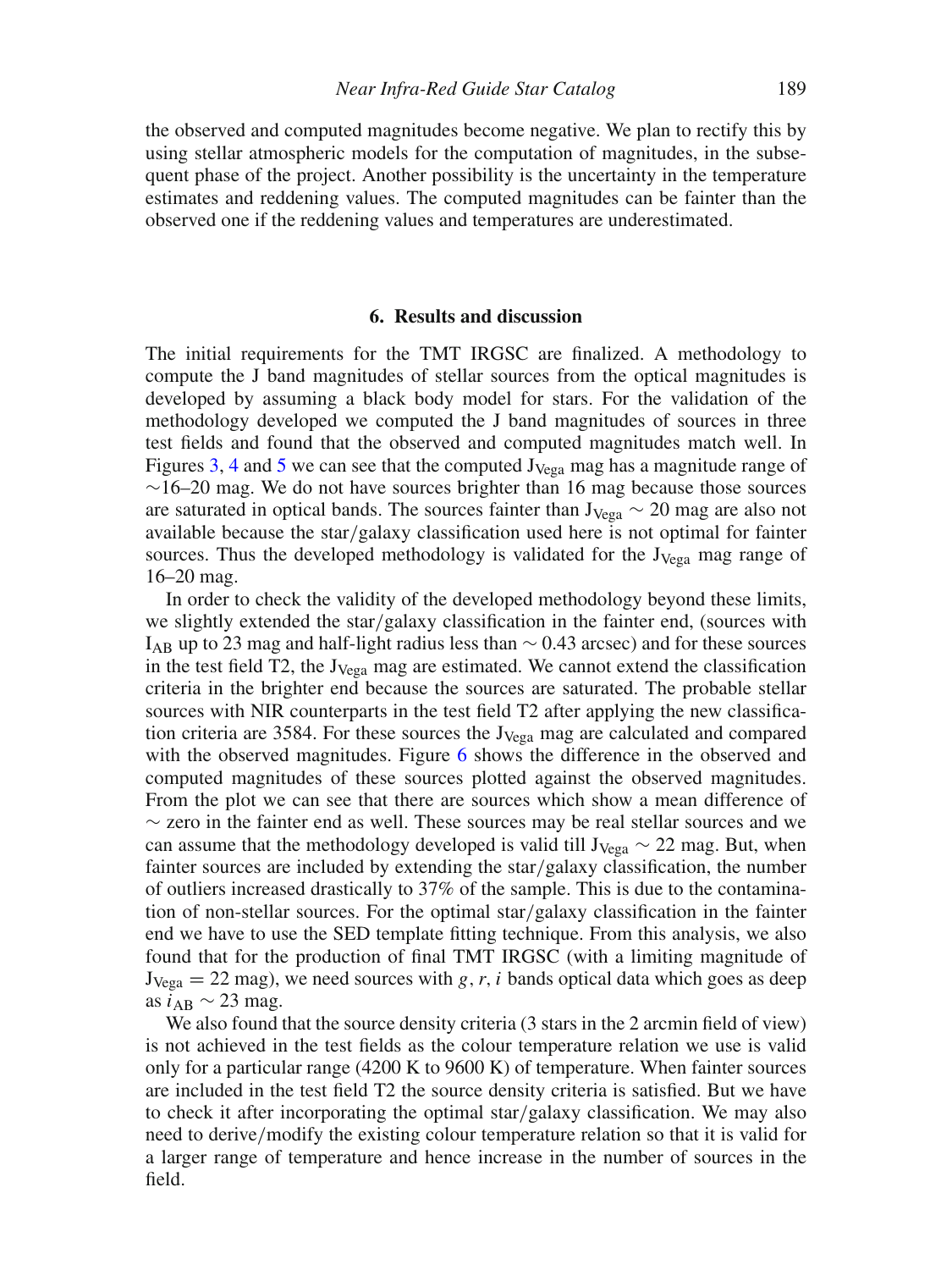<span id="page-15-1"></span>

**Figure 6.** For the probable stellar sources (identified using the extended star/galaxy criteria) in test field, T2, the difference between the observed and computed magnitudes are plotted against the observed  $J_{\text{Vega}}$  magnitude.

Fine-tuning of the methodology developed, such as SED template fitting for optimal classification of stars, using spectral libraries (Pickle[s](#page-17-23) [1998](#page-17-23)) in the model, to reduce the scatter and modification of the existing colour–temperature relation to increase the source density are planned for the subsequent phase of this work.

# **7. Summary**

- <span id="page-15-0"></span>(1) The catalog requirements are identified.
- (2) A method to compute J band magnitudes from *g*,*r*,*i* magnitudes is developed.
- (3) Summary of available data which can be used for the above purpose is provided.
- (4) Three test fields from the above list are identified which can be used to test and validate the method developed.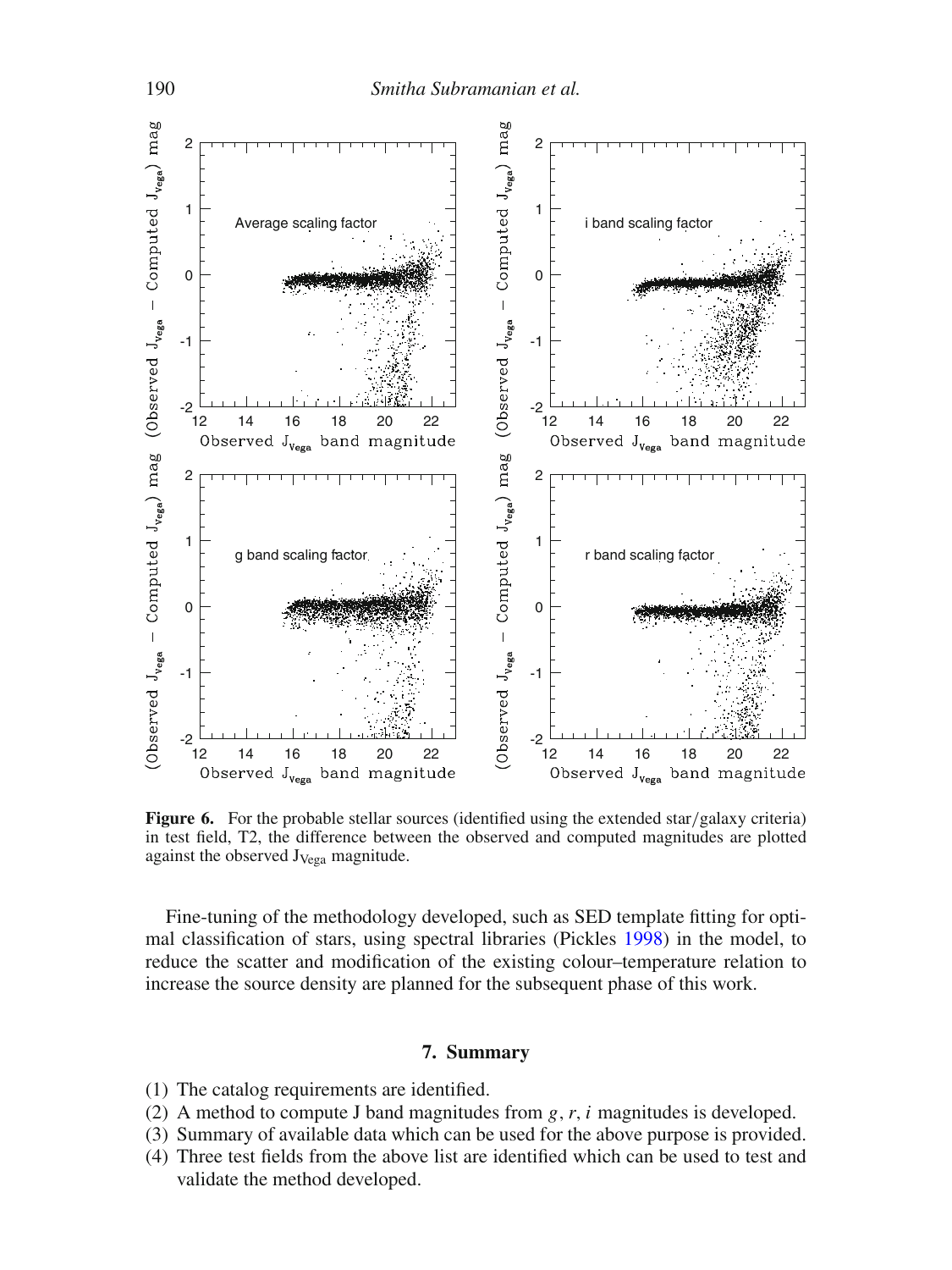- (5) Method developed was found to be satisfactory (for the  $J_{\text{Vega}}$  range of 16– 22 mag) as demonstrated by comparing the computed and observed magnitudes for three test fields.
- (6) Factors which affect the adopted method are identified and methods for improvement are suggested. These are planned to be carried out in the subsequent phase of the project.

### **8. Plan for the next phase of the project**

#### <span id="page-16-0"></span>*Main Objectives*:

- (1) *Classification of stellar sources*. Development and application of SED fitting method for the optimal classification. The star-galaxy classification criteria used has limitations. Even though the optical data goes deeper up to 25.5 mag in the I band, the optimal star-galaxy separation extends only up to 21 mag in the I band. This corresponds to an approximate  $J_{Vega}$  magnitude of 20. The requirement of TMT IR GSC is that it should go up to a limiting magnitude of  $J_{\text{Vega}} = 22$  mag. In order to get the fainter stellar sources from optical data, a better classification based on SED fitting is required.
- (2) *Computation of JHKs magnitudes of sources in the test fields*. Apply the methodology developed to compute the JHK*s* magnitudes of the stellar sources identified using SED fitting technique. The computed J, H and K*s* magnitudes have to be compared with the observed magnitudes. The final release, 7th release of the CFHTLS data Cuillandre *et al[.](#page-17-24)* [\(2012](#page-17-24)) is now out. See http://[terapix.iap.fr](http://terapix.iap.fr/cplt/T0007/doc/T0007-doc.html)/cplt/ T0007/doc/[T0007-doc.html.](http://terapix.iap.fr/cplt/T0007/doc/T0007-doc.html) In the present study, we used the 6th release data. In the subsequent phase of this work we plan to use the data from 7th release.
- (3) *Fine-tuning of the methodology developed in the present study*. To incorporate the spectral libraries in the model. This will help to reduce the difference in the computed and observed magnitudes.
- (4) *To create a road map for the final catalog*. Analyze thoroughly the entire procedure to check whether the existing data processing is adequate or, some extra/streamlined processing of data is needed to get the required parameters in the catalog. The steps to be taken, for the production of final IR GSC as the PANSTARRS and Subaru HSC data come in will also be analysed.

#### **Acknowledgements**

The authors are grateful to Prof. T. P. Prabhu for a critical reading of the document and for his valuable comments. We also thank Brent Ellerbroek and Matthias Schoeck for their inputs. One of the authors (SS) would also like to thank Ramya and Jessy for interesting discussions.

#### **References**

<span id="page-16-4"></span><span id="page-16-3"></span><span id="page-16-2"></span><span id="page-16-1"></span>Alonso, A., Arribas, S., Martínez Roger, C. 1996, *A&AS*, **117**, 227. An, D., Terndrup, D. M., Pinsonneault, M. H. 2007, *ApJ*, **671**, 1640. An, D. *et al.* 2008, *ApJS*, **179**, 326. An, D. *et al.* 2009, *ApJ*, **700**, 523.